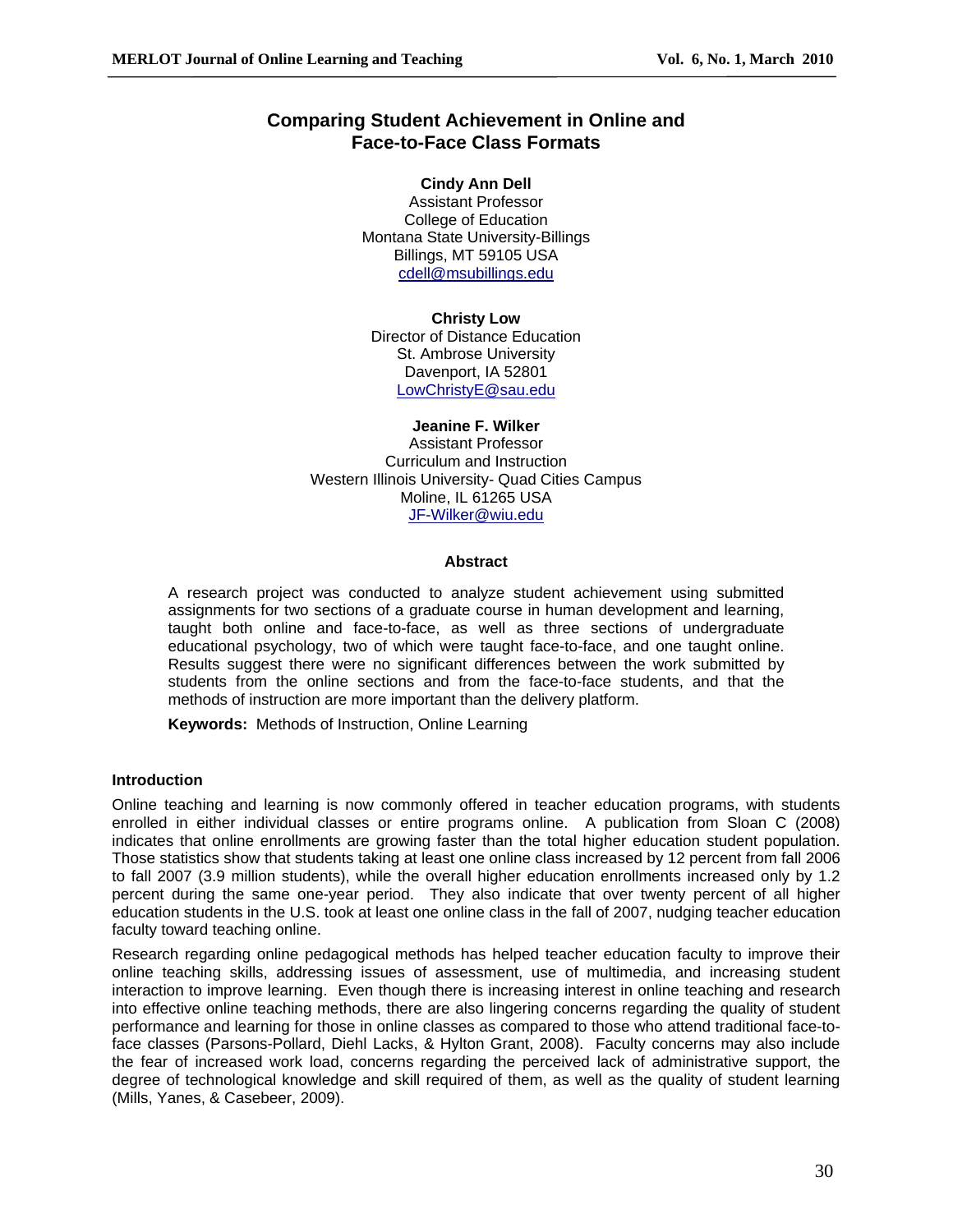However, a meta-analysis conducted by Bernard et al. (2004) examined the reported results of over 200 qualifying studies comparing the differences among distance education (including online) and face-to-face classes. Results were mixed at best, and the researchers report that further study is needed to determine the effectiveness of instruction and quality of student work when taking classes online (or at a distance). Bernard et al. (2004) explain that the pedagogical methods and the medium by which the instruction is offered are separate constructs and should not be considered as one element of instruction. They explain that:

…the instructional method is the 'active ingredient,' not the medium—the medium is simply a neutral carrier of content and of method. In essence, he [Clark, 1983 and 1994 as cited in Bernard, et al.] argues that any medium, appropriately applied, can fulfill the conditions for quality instruction (p. 381).

Bernard et al. (2004) further explain that methods of instruction need to be explained and examined in any study, since the method can influence the degree of student learning, as in any course, regardless of the medium (online or face-to-face). They conclude that "methodology and pedagogy are more important than media in predicting achievement" (p. 399).

In another recent meta-analysis Means et al. (2009) report that of 51 studies comparing online and faceto-face classes, eleven were significantly positive, favoring online or blended instruction, and only two favored traditional face-to-face instruction, which was significant over what one would expect to find by chance. They state that "the overall finding of the meta-analysis is that classes with online learning (whether taught completely online or blended) on average produce stronger student learning outcomes than do classes with solely face-to-face instruction. The mean effect size for all 51 contrasts was +0.24, *p*  < .001" (p. 18). They further state that this finding is more positive than previous results most of which concluded that distance learning "is as effective as classroom instruction but no better" (p. 18). They also stress that active learning is crucial to positive student outcomes, and that "evidence suggests that promoting self-reflection, self-regulation and self-monitoring leads to more positive online learning outcomes. Features such as prompts for reflection, self-explanation and self-monitoring strategies have shown promise for improving online learning outcomes" (p. 44).

Overall, researchers have concluded that there are no significant differences between online and face-toface student achievement, or that some online methods may lead to stronger learning outcomes. (Bernard et al., 2004; Fortune, Shifflett, & Sibley, 2006; Herman & Banister, 2007; Koory, 2003; Means et al., 2009; Tallent-Runnels, Lan, Cooper, Ahern, Shaw, & Liu, 2006; Warren & Holloman 2005; Weber & Lennon, 2007). There are a few pedagogical variables that can have an influence including (1) the use of problem-based learning strategies, (2) the opportunity for students to engage in mediated communication with the instructor, (3) course and content information provided to students prior to class starting, (4) and the use of video provided to students by the instructor, to name a few. To that end, instructors of online classes should focus their effort on *quality course design* rather than the characteristics of media.

Although Bernard et al. (2004) report few differences among Distance Education (DE), including synchronous and asynchronous online instruction, they point out that the research methodology and design need to be improved in order to conclude that there are no significant differences. They found that over 60% of the studies examined had problems related to research design and/or reporting of the results as explained here:

The most persistent problem was the reporting of characteristics of the comparison condition (i.e., classroom instruction). Often, authors went to extraordinary lengths to describe the DE condition, only to say that it was being compared with a "classroom condition." If we cannot discern what a DE condition is being compared with, it is very difficult to come to any conclusion as to what is meant by an effect size characterizing differences (p. 407).

Tallent-Runnels et al. (2006) and Means et al. (2009) also support this finding in their review of the literature on the topic and join the call for more research with better design, analysis, and reporting.

That being said, it is important to continue to study the issue of student achievement online, as compared to face-to-face classes, and provide results from well-designed projects. In addition, the reporting needs to include rich descriptions of pedagogical methods, assignments, and assessments, especially when comparing the two mediums. To that end, a study was designed to compare the quality of student work from both online and face-to-face platforms.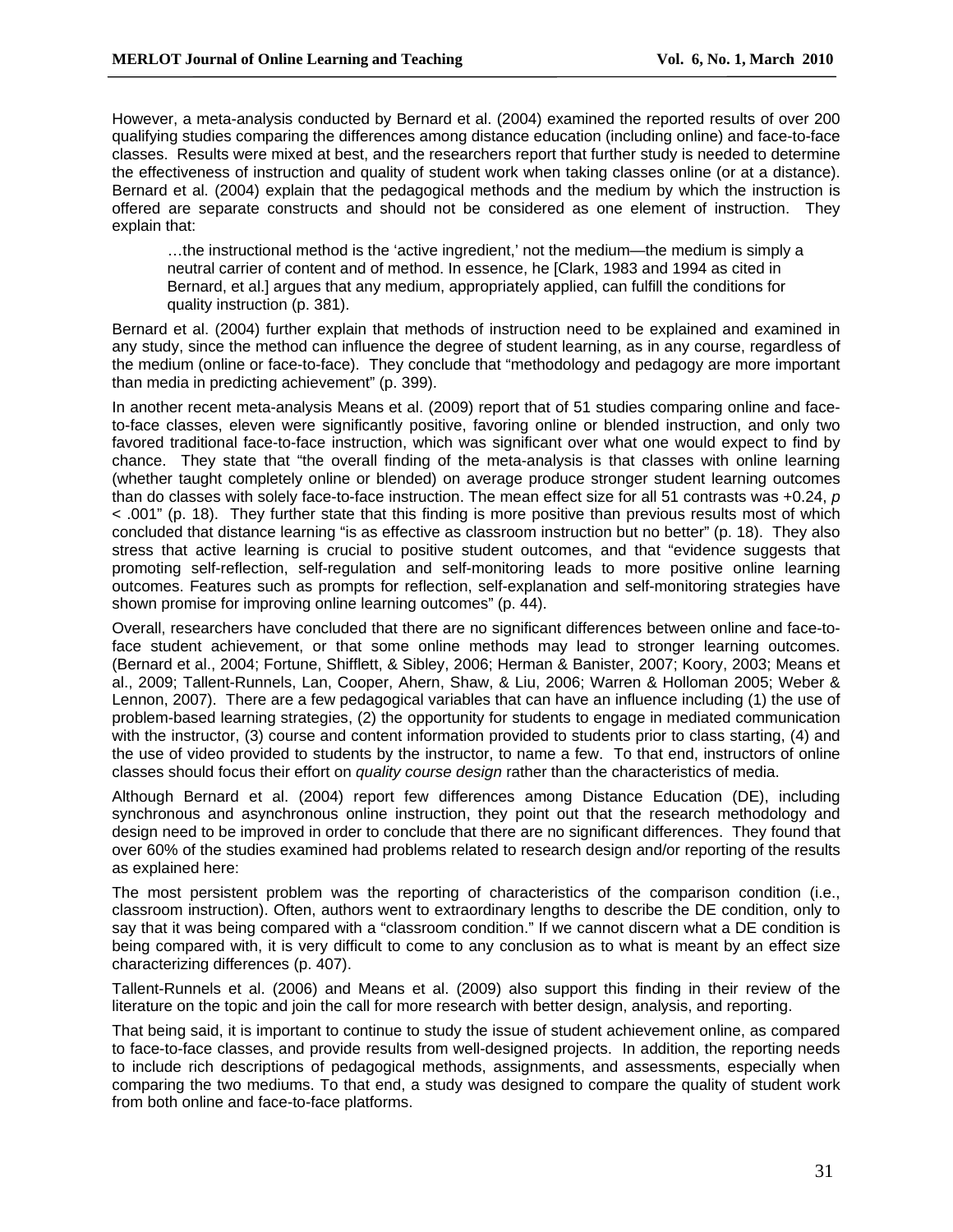## **Methods**

Since online instruction and research methodology are under scrutiny, especially in terms of student achievement, researchers should continue to focus on comparing face-to-face and online class student outcomes, as well as the development of best practices in online pedagogy. Results from this study include the findings of a study examining differences of student achievement in both graduate and undergraduate classes, from both platforms (online and face-to-face), and across different types of assignments, in accordance with recommendations from Bernard, et al. (2004) and Means et al. (2009).

The instructor of two separate classes, one graduate human development and learning class, and one undergraduate educational psychology class, had the unique opportunity to compare the quality of work submitted by students in equivalent sections of online and face-to-face formats. The graduate sections were taught the fall of 2005, while the undergraduate sections were taught the fall of 2007. In each case, the class content and instruction was consistent between sections, including readings, activities, assignments, and discussions. The assignments required students to apply their knowledge of theories and constructs of educational psychology and/or human development to analyze short stories, review journal articles and/or describe observations of the learning process (the zone of proximal development and the use of learning strategies), as well as answer an essay question on self-efficacy on a final examination.

Lists of each of the students in the two graduate sections and the three undergraduate sections of the undergraduate class, were arranged randomly, and assigned random numbers for identification purposes. From there the submitted assignments were identified by that student's number so the platform format from which the assignment came was not known by anyone but the instructor prior to the analysis.

### *Subjects*

In the two sections of the graduate level course there were a total of 32 students. In the face-to face section there were 18 students, 12 female, and 6 male. There were 14 students in the online class only one of whom was male. In the three sections of the undergraduate course, there were a total of 59 students, 13 from the online section four were male, nine female, and 23 from each of the face-to-face sections, 13 were male, 33 were female. The summary of the subjects' basic demographics is in Table 1.

| Section(s)                  | Male | Female | Total |
|-----------------------------|------|--------|-------|
| <b>Graduate Online</b>      |      | 13     | 14    |
| Graduate Face-to-Face       |      | 12     | 18    |
| Undergraduate Online        |      |        | 13    |
| Undergraduate Face-to-Face* | 13   | 33     | 46    |

*Table 1.Subjects by Section and Gender* 

\*Includes two sections

## *Graduate Class Structure and Content*

Bernard et al. (2004) suggest that researchers describe the instructional methods for both online and face-to-face classes in order to make meaningful comparisons. For both sections of the graduate course, the instructor maintained consistency in terms of the required content, the order of content and readings, opportunity for reflection, discussion, and feedback on submitted assignments. The four assignments used for comparison were a (1) a short story analysis, (2) a journal article analysis, (3) an observation of learning through the Zone of Proximal Development (ZPD), and (4) a final examination question on an explanation of self-efficacy.

*Short story analysis*. The online class was built upon one-week units while the face-to-face class met once a week for three hours. The format of both sections required students to read the required content, including text chapters, PowerPoint presentations, and additional readings as assigned. Each week a short story was assigned, for which students were required to reflect upon what they had learned to date (not just that week), and analyze the short story and the characters according to the psychological constructs from the class. The short story analysis used for comparison in this study was based upon *Desiree's Baby, by Kate Chopin* (Chopin, 1893), and was used the second week of class.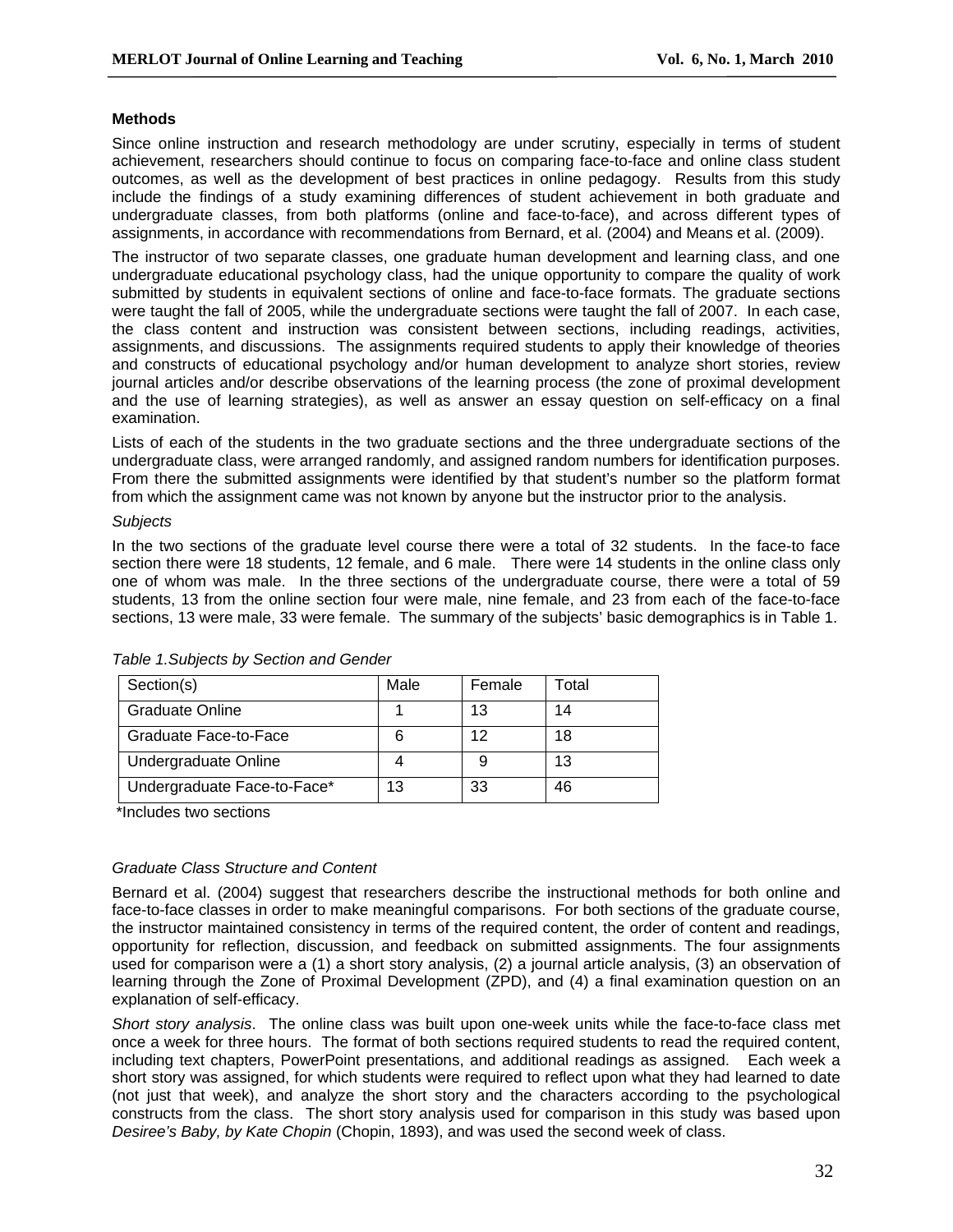For the face-to-face section, students brought their papers to class and after a short lecture and PowerPoint presentation on the week's new content, groups convened to discuss their insights and analysis of the short story. The instructor circulated around the room, checking in on each group, but offered only clarification of content and limited feedback if students demonstrated misunderstandings. Occasionally the instructor would ask a question which would require additional critical thinking by the students. Overall, however, the groups operated independent of the instructor. After  $30 - 45$  minutes of discussion, each student wrote a second analysis in class, including any insights or ideas they had learned from their group members during discussions. Both papers were submitted to the instructor, who graded and provided detailed and corrective feedback, returning them the following week.

The online section had a similar format, whereby students read the required readings and short story, and previewed the same PowerPoint presentation as the face-to-face section. A specific area within the class called Office Hours was reserved for questions about content and course requirements, since the instructor was obviously unavailable on a live basis. A paper following the same guidelines as the faceto-face section was submitted online to the instructor, with a deadline of Sunday afternoon. On Monday morning online students then began discussing their insights and analysis in pre-determined groups. Asynchronous discussions took place from Monday morning until Wednesday evening. Each online group had an assigned facilitator, which rotated through the group members over the duration of the semester. Facilitators were told to begin the discussion, keep the group on topic, and ask thought provoking questions to encourage critical thinking. Students were required to be in discussions all three days in order to earn full credit. During this time the instructor was partially involved in the discussions, checking in on each online group, and like the face-to-face discussions, offered only clarification of content and limited feedback if students demonstrated misunderstandings. Occasionally the instructor would ask a question which would require additional critical thinking by the students. Overall, however, the groups operated independent of the instructor. Papers were also graded with extensive feedback, and returned to individual students during the period of the discussions. After discussions were complete, post-discussion analyses were also required of the students, and were due the day after the discussions ended. The major differences between the two sections were that face-to-face students waited a week prior to getting feedback from the instructor, and wrote their post-discussion paper during class, prior to feedback from the instructor.

*Assignments and exam question*. The other three student products used for comparison included: (1) an observation and analysis of a person learning a new skill or concept (with attention directed toward the stages of the Zone of Proximal Development); (2) a journal article related to the cognitive and social benefits of play for young children (Pellegrini & Bohn, 2005); and (3) an essay question from the final exam requiring a detailed explanation of the nature and development of self-efficacy. The requirements surrounding these three assignments did not include student discussions or other forms of interaction. Students had to apply their acquired knowledge to analyze their observation of the ZPD, the content of the Pellegrini and Bohn (2005) research, as well as the explanation of the self-efficacy question on the final. The final exam for the face-to-face section was scheduled during final exam week, and all students took the test during the pre-arranged time. Students in the online section were required to take the final exam with a pre-approved proctor. The items on the final exam were all essay questions.

## *Undergraduate Class Structure and Content*

For the undergraduate class in educational psychology (taught fall 2007), three sections were used for the study, two of which were face-to-face; the third was online. The same instructor who taught the graduate class sections also taught the undergraduate sections. As with the graduate sections, the instructor maintained consistency in terms of content, the order of content and readings, opportunity for reflection, discussion, and feedback on submitted assignments. New concepts and readings were introduced in the same order, and assigned the same week in all three sections of the class. The two assignments used for comparison were: (1) analysis of an observation of learning and the ZPD, and (2) an observation of learning strategies. In addition, one final examination question on an explanation of self-efficacy was used for the comparisons.

*Observation of learning and the ZPD.* Learning the stages of the ZPD and the constructs provided by Vygotsky was the first lesson in the three sections of Educational Psychology. After reading from the text on the stages of the ZPD and the ways that instructors can scaffold learning, students were assigned to observe a learning and teaching episode. In their analysis, students were to describe the stages they observed, the types of scaffolding techniques used by the teacher or more capable peer, determine if the instruction was effective, and if the learner began to show signs of self-regulation.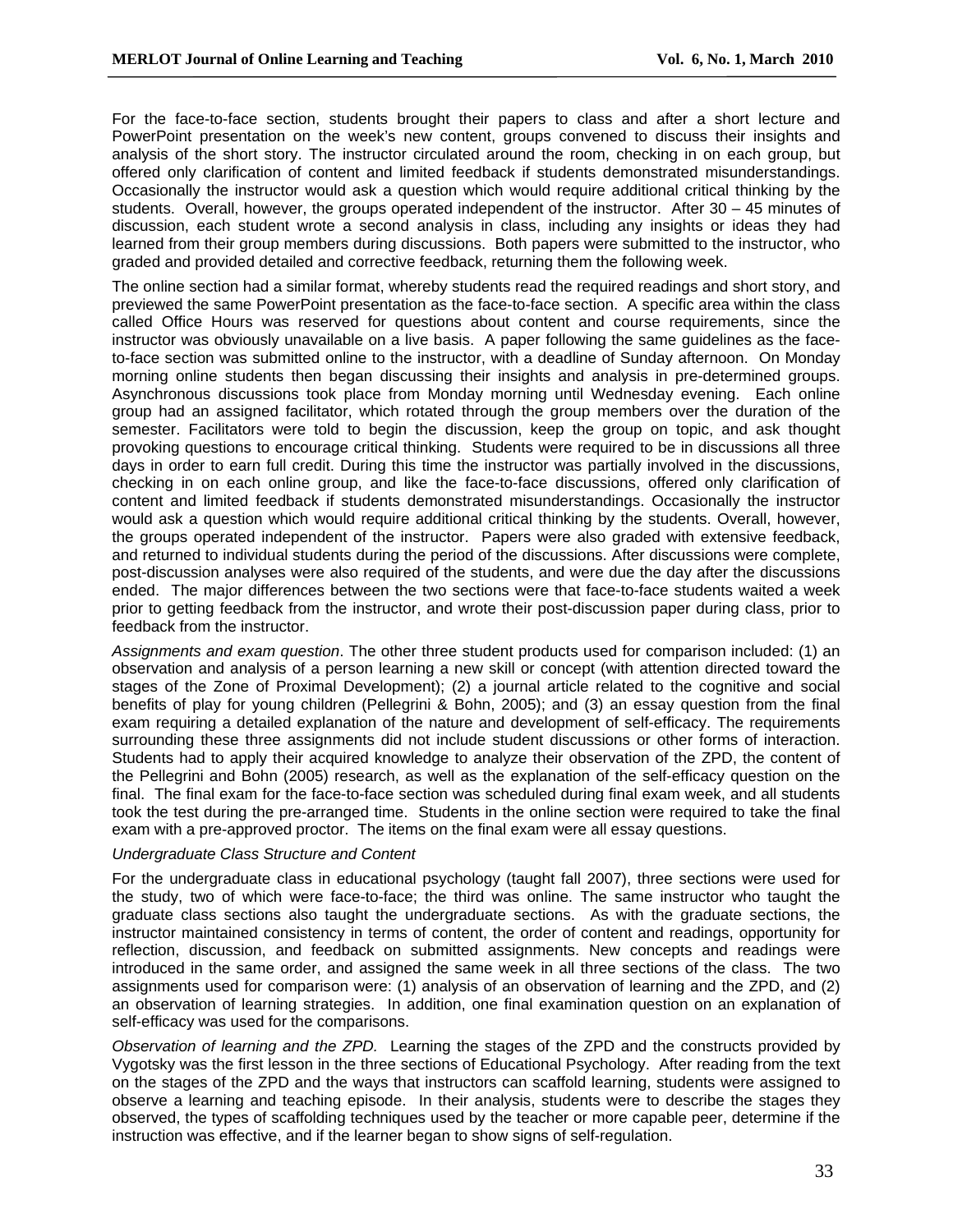*The observation of learning strategies.* The use of learning strategies was the last major assignment of the class, for all three sections. Students were required to run an experiment in learning with three individuals. Each subject was asked memorize a list of unrelated words in the order given (duck, cat, iron, lake, sky, plate, spinach, and boat). Students were then to note and analyze the various learning strategies the subjects utilized to learn and remember the words, and return after a period of about 24 hours to check if the subjects still remembered the list of words.

Students in each of the three sections conducted the experiment and wrote a  $2 - 3$  page paper to describe the activities and analyze the results, highlighting the effectiveness of the strategies used by their subjects. Students in the face-to face sections returned to class to discuss their results and conclusions in small groups; those in the online section discussed the same in small asynchronous groups. Asynchronous discussions took place for one week after the assignment was due. During this time the instructor was partially involved in the discussions, checking in on each online group, and like the face-to-face discussions, offered only clarification of content and limited feedback if students demonstrated misunderstandings. Occasionally the instructor would ask a question which would require additional critical thinking by the students. Overall, the groups operated independent of the instructor. However, the discussions, both online and face-to-face did not influence what was included in the paper, since in all sections, students submitted their papers prior to discussions.

*Exam question on self-efficacy.* Each student was required to answer a question from the essay format final exam requiring a detailed explanation of the nature and development of self-efficacy, and why it is important to motivation. Since this was the final exam, students were not required to discuss or reflect further on the question. The final exams for the face-to-face sections were scheduled during final exam week, and all students took the test during the pre-arranged time. Students in the online section were required to take the final exam with a pre-approved proctor.

## **Analysis**

Assignments from all sections were reviewed by two independent raters in a blind review. For each assignment the raters were provided copies of the requirements, scoring rubrics, and all of the work submitted by the students (The instructions and rubrics are included in the Appendix). The raters did not know if an assignment was from an online or face-to-face section. In addition, the raters were trained on the rubrics. For each assignment, the raters read the students' papers, and rated them according to the rubric. To establish inter-rater reliability, the raters came to agreement on all ratings (1 being lowest to 5 being highest).

Since the ratings data generated for each assignment were ordinal, a Chi-Square for Independent Measures was used to determine if there was a relationship between the two variables—in this case the course format (online or face-to-face) and the quality of student work, rated from 1 - 5. The test uses frequencies for individuals classified into categories, in this case  $a_1 - b_2$  rating by the raters on specific assignments. The null hypothesis states that the populations have the same distributions or proportions within the distribution. The alternative hypothesis states that the proportions or distributions are different. The Chi-Square for Independent Measures was run for each of the data sets generated by the reviewers.

## **Results**

For the undergraduate sections, the null hypothesis could not be rejected. There were no differences found between student work from the online section and the face-to-face sections. Therefore, it can be said with some confidence that there are no differences in the quality of work between the undergraduate groups (online vs. face-to-face students), or specifically, that the quality of work is not dependent upon the course format. Results of the Chi-Square analysis for the undergraduate assignments may be seen in Table 2.

| Assignment                                | XZ.    | df |    |      |
|-------------------------------------------|--------|----|----|------|
| <b>Observation of Learning Strategies</b> | 14.596 |    | 60 | .067 |
| Observation of ZPD                        | 3.845  |    | 60 | .870 |
| Self-Efficacy Explanation                 | 2.626  |    | 59 | .956 |

*Table 2. Undergraduate Class Comparison Results*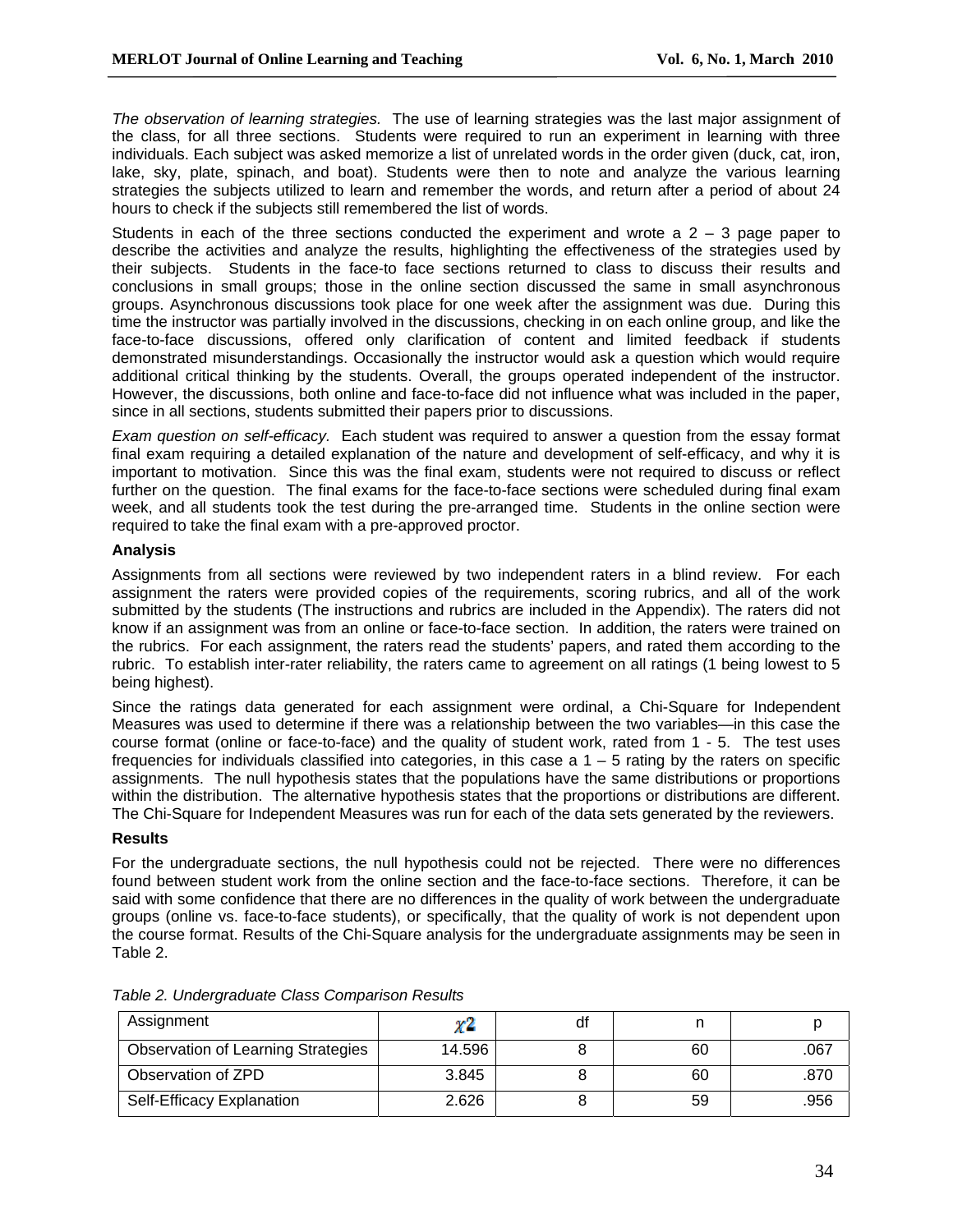The results for the graduate course were different, with ratings from two of the four assignments showing a significant difference between the groups quality of work. The two assignments for which the null was rejected were the analysis of the short story ( $p=$  .007) and the final exam explanation of self-efficacy (p=.037). In both cases, the online learners scored higher than those in the face-to-face section did. The analysis results for the Self-Efficacy Explanation are not as robust as those from the Short Story Analysis, and since the number of assignments rated was low, and other variables not controlled, the results should be interpreted with caution. Results of the Chi-Square analyses may be seen in Table 3.

| Assignment                  | ΥZ        | df     | n  |      |
|-----------------------------|-----------|--------|----|------|
| <b>Short Story Analysis</b> | $14.121*$ |        | 32 | .007 |
| Journal Article Analysis    | 6.579     |        | 29 | .087 |
| Observation of Learning     | 1.959     |        | 31 | .376 |
| Self-Efficacy Explanation   | $6.685*$  | ົ<br>J | 25 | .037 |

|  |  | Table 3. Graduate Class Comparison Results |  |  |  |  |
|--|--|--------------------------------------------|--|--|--|--|
|--|--|--------------------------------------------|--|--|--|--|

\*p<.05—Reject Null

## **Conclusions**

The results of this study further confirm Bernard et al. (2004), Means et al. (2009) and others, that demonstrated that the platform or medium (online vs. face-to face) is not as important as the instructional strategies employed, since there were few differences between in the quality of work from the online and face-to-face sections. Since the comparisons made were based on consistent instruction, interaction, and even the instructor, the basis for comparisons was in the format, and not any instructional differences. It may be said then, that there were few differences in the quality of student work, regardless of the platform in which the class was taken. The differences that did emerge were in the graduate class assignments, and the results of one were so close the alpha level (.05), it is difficult to make any generalizations or absolute conclusions regarding that set of assignments. It is interesting to note, however, that the short story assignment, which showed a high level of significance (p=.007) was one of the first assignments of the class, given for the second week of the semester, while the self-efficacy explanation, also showing a significant difference  $(p=.037)$  was given on the final exam at the end of the semester.

Because of the results of this study, and others like it, online instructors should focus on providing high quality instruction for online learners. Interaction among the learners and with the instructor is important in face-to-face and online formats. Active learning, application of knowledge; effective interaction; facilitation of self-regulation and self-efficacy; and high expectations are all important methods of instruction. Wu and Hiltz (2004) report that the number of online classes a student takes has no relationship to the ability to perform well in online classes, and that the instructor is a larger factor to online learner success than past experience. They note that effective instructors gave more guidance for discussions, and provided structured and focused topics for discussions.

Kanuka, Rourke, & Laflamme (2007) discuss the importance of encouraging higher level thinking skills in online assignments. They found that students showed higher levels of cognitive performance when students engaged in well structured WebQuests and online debate activities. The criteria they utilized to judge high quality interaction activities required that activities are "well structured….provide clearly defined roles and responsibilities for the students… [and] provoke the students to explicitly confront others' opinions" (p. 269).

Vonderwell and Zachariah (2005) conducted a case study to examine motivators for participation in online learning. In their study, they observed that students who were assigned specific roles in online discussions, such as facilitating discussions, checking facts, or gathering resources, participated more frequently in discussions than those who had not been assigned a specific role. They also noted that students who were assigned to facilitate commented that they learned more when they facilitated discussions than those for which they were not assigned that role.

Norton and Hathaway (2008) explain that providing self-regulating activities are essential for effective online teaching. They maintain that the design of the learning environment should include tools to help students with time management, pacing their work load, deadlines that facilitate the completion of their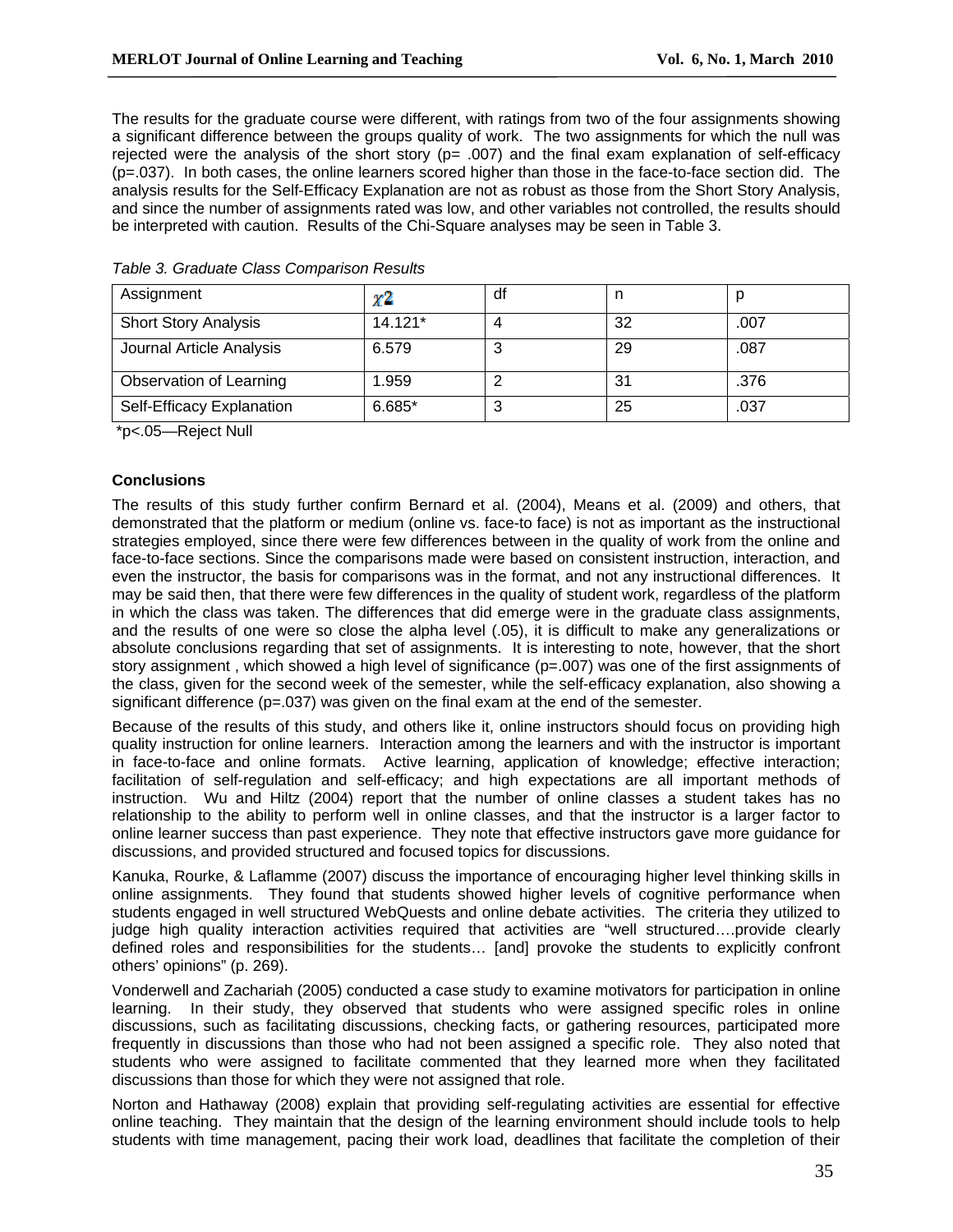assignments, and appropriate learning strategies. These design features scaffold online learners' selfregulation and lead to their sense of self-efficacy for online learning.

Norton and Hathaway (2008) also give guidance for online instructors, explaining that they should be skilled in online instruction, understand the learning process, and be able to build learning communities within the class. It is important for the instructor to facilitate higher level thinking skills, reflection, and promote problem solving through interactive, problem-based activities.

The results of this study indicate that students in both the undergraduate and graduate sections, face-toface and online, were able to learn the course content, actively engage with the content through analysis, observation, or experimentation, and participate in active discussion with peers regarding ideas and understandings of the content. Higher level thinking skills were required to participate in discussions of analysis, and group facilitators in the online graduate section were engaged in providing guidance to a group of students actively engaged in analysis and reflection. Instructional platforms formats differ, but evidence strongly suggests that either type can be effectively designed and taught, leading to equally strong student learning outcomes.

## **References**

- Bernard, R. M., Abrami, P.C., Lou, Y., Borokhovski, E., Wade, A., Wozney, L., Wallet, P.A., Fiest, M., and Huang, B. (2004). How does distance education compare with classroom instruction? A metaanalysis of the empirical literature. *Review of Educational Research, 74*(3) 379–439.
- Chopin, Kate (1893, Jan. 4). Desiree's Baby, *Vogue Magazine*, obtained from http://www.shortstoryarchive.com/c/desirees\_baby.html
- Fortune, M. F., Shifflett, B., & Sibley, R. E. (2006). A comparison of online (high tech) and traditional (high touch) learning in business communication courses in Silicon Valley. *Journal of Education for Business, 81*(4), 210-214.
- Herman, T., & Banister, S. (2007). Face-to face versus online coursework: A comparison of costs and learning outcomes. *Contemporary Issues in Technology Education , 7*(4), 318-326.
- Kanuka, H., Rourke, L. & Laflamme (2007). The influence of instructional methods on the quality of online discussion. *British Journal of Educational Technology, 38*(2) 260–271.
- Koory, M. A. (2003). Differences in learning outcomes for the online and F2F versions of "An Introduction to Shakespeare". *Journal for Asynchronous Learning Networks, 7*(2), 18-39.
- Means, B., Toyama, Y., Murphy, R., Bakia, M., & Jones, K. (2009). *Evaluation of evidence-based practices in online learning: A meta-analysis and review of online learning studies*. U.S. Department of Education Office of Planning, Evaluation, and Policy Development Policy and Program Studies Service Center for Technology in Learning, obtained July 2, 2009 from www.ed.gov/about/offices/list/opepd/ppss/reports.html
- Mills, S., Yanes, M.J. & Casebeer, C. M. (2009). Perceptions of distance learning among faculty of a college of education. *MERLOT Journal of Online Learning and Teaching, 5*(1), 19-28.
- Norton, P., & Hathaway, D. (2008). Exploring two teacher education online learning designs: a classroom of one or many? *Journal of Research on Technology in Education*, 40(4), 475-496. Retrieved February 20, 2010, from Expanded Academic ASAP via Gale: http://find.galegroup.com.proxybl.lib.montana.edu/gtx/start.do?prodId=EAIM&userGroupName=mtlib\_1\_680
- Parsons-Pollard, N., Diehl Lacks, R., & Hylton Grant, P. (2008). A comparative assessment of student learning outcomes in large online and traditional campus-based introduction to criminal justice courses. *Criminal Justice Studies, 21*(3), 239-251.
- Pellegrini, A. D. & Bohn C. M. (2005). The role of recess in children's cognitive performance and school adjustment. *Educational Researcher, 34*(1), 13-19.
- Sloan Consortium (2008). *Staying the course: Online education in the United States, 2008*, retrieved July 2 2009 from http://www.sloanc.org/publications/survey/pdf/staying\_the\_course.pdf
- Tallent-Runnels, M. K., Lan, W., Cooper, S., Ahern, T. C., Shaw, S. M. & Liu, X. (2006). Teaching courses online: A review of the research. *Review of Educational Research 76*(1), 93-135.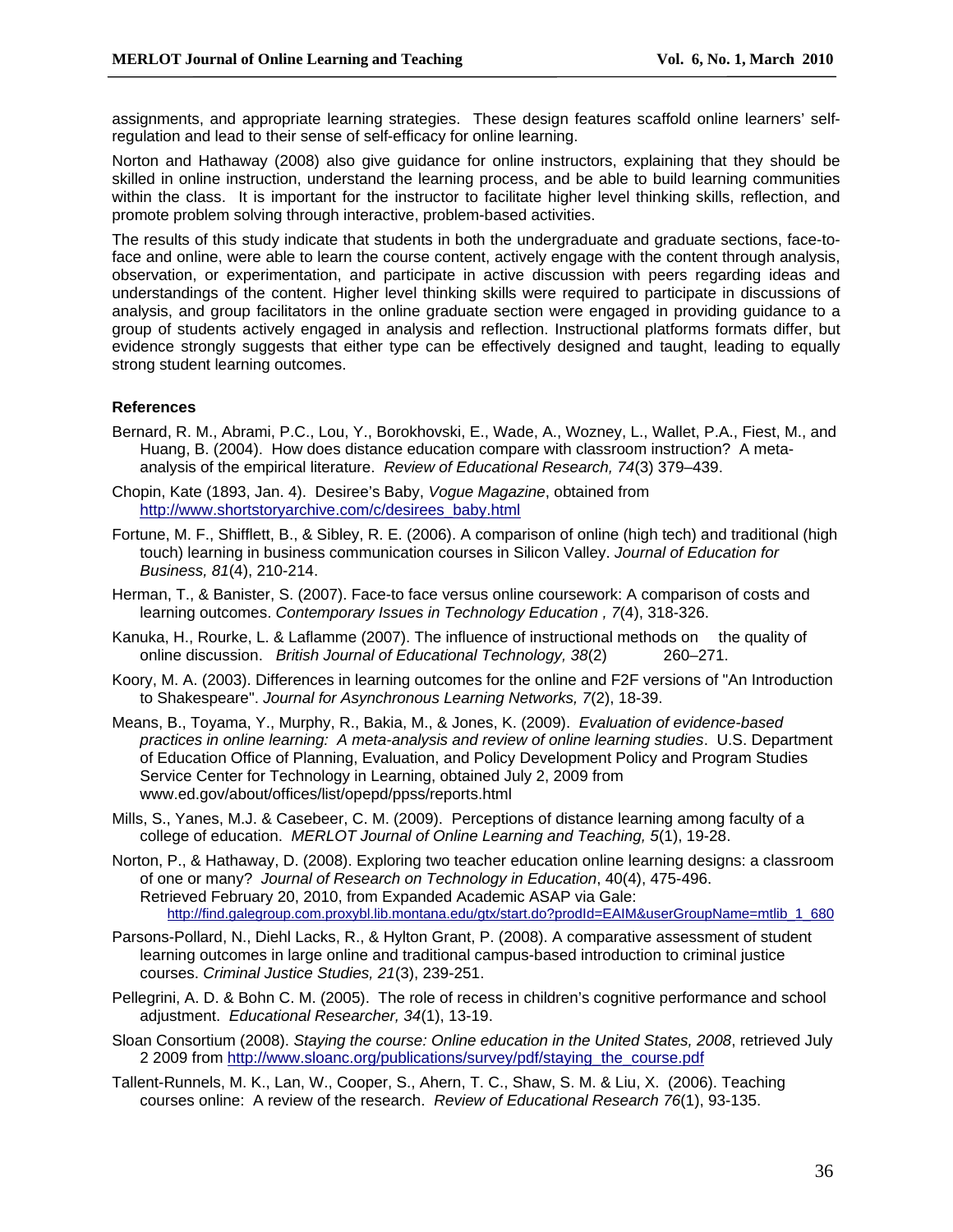- Vonderwell, S., & Zachariah, S. (2005). Factors that influence participation in online learning. *Journal of Research on Technology in Education*, 38(2) 213-18.Retrieved February 20, 2010, from Academic OneFile via Gale:http://find.galegroup.com.proxybl.lib.montana.edu/gtx/start.do?prodId=AONE&user GroupName=mtlib\_1\_680
- Warren, L. L. & Holloman, H. L. (2005). On-line instruction: Are the outcomes the same? *Journal of Instructional Psychology, 32*(2), 148-150.
- Weber, J. M., & Lennon, R. (2007). Multi-course comparison of traditional versus web-based course delivery systems. *The Journal of Educators Online , 4*(2), 1-19.
- *Wu, D. & Hiltz, S. R. (2004).* Predicting learning from asynchronous online discussions. *JALN, 8*(2), 139-152.

### **Appendix 1 Rating Guidelines for Independent Raters Pellegrini and Bohn Journal Article Review Analysis.**

## **Elements required/desired:**

- Discussion of how free play (without support of adults) increases cognitive capacity, schema expansion, imagination, socialization, and academic achievement.
- May also include discussion of health benefits, obesity, NCLB, and increased attention span after recess, but should not exclude the discussion about increased cognitive capacity.

### **Rubric for paper**

- 5= insight beyond being correct (explanation of the article is insightful, and includes required elements. A clear understanding of the research and its implications is demonstrated)
- 4= Accurate and insightful, very well written (explanation of the article is insightful, and includes required elements. A partial understanding of the research and its implications is demonstrated)
- 3= Accurate interpretation and well written (explanation of the article is accurate, but no meaningful discussion of cognitive expansion is included. Other elements may be included, but an understanding the implications is not well demonstrated)
- 2= Generally accurate ideas, and written without errors (the student provides only a summary of the article, with limited insight into the implications of the research)
- 1= Flawed ideas and poorly written (the student provides only a summary of the article, with no insight into the implications of the research and/or that there are many errors)

## **Zone of Proximal Development Observation**

## **Scoring Rubric**

#### Objectives:

- 1. The Students will observe and identify stages of the ZPD (not all will necessarily be observed):
	- a. Learner needs assistance from more knowledgeable other
	- b. Lerner needs little or no assistance
	- c. Learner needs no assistance and is self-regulated
	- d. Learner returns to stage one if necessary
- 2. Students will observe and identify mans of assistance (not all will be present)
	- a. Feedback
	- b. Modeling
	- c. Cognitive Structuring
	- d. Contingency Management
	- e. Instruction
	- f. Questioning
- 3. Students will evaluate the effectiveness of the assistance provided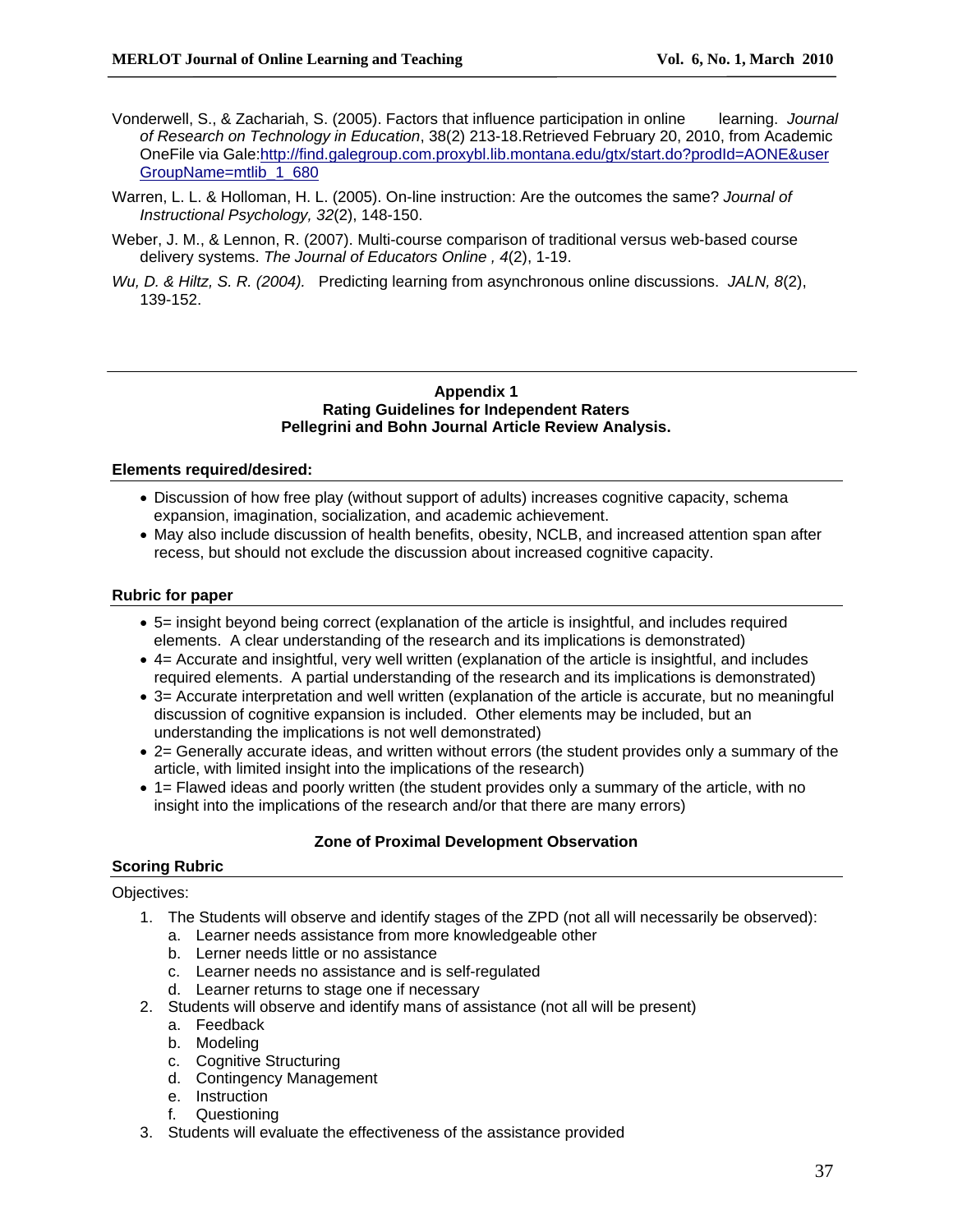*I evaluate student writing skills when I grade their papers, but for purposes of this project, we won't evaluate student writing, but their attention to the concepts and ideas required by the assignment.*

## **Scoring Rubric—Identification of Stages of ZPD**

| 5              | Student fully understands the stages. Student elaborates when describing the stages of the<br>ZPD and gives several examples that demonstrate their complete understanding of the ZPD                                                |
|----------------|--------------------------------------------------------------------------------------------------------------------------------------------------------------------------------------------------------------------------------------|
| $\overline{4}$ | Student has a good understanding of the stages. Student correctly describes the stages of the<br>ZPD and gives at least one example that demonstrate their understanding of the ZPD                                                  |
| 3              | Student has an adequate understanding of the stages. Student correctly describes the stages<br>of the ZPD but does not provide clear examples of those stages                                                                        |
| 2              | Student has an inadequate understanding of the stages. Student does not correctly describe<br>the stages, or confuses the stages, and does not give examples of the stages. Student does<br>not have a good understanding of the ZPD |
|                | Student does not understand the stages. Student does not accurately describe the stages or<br>explain an understanding of the stages.                                                                                                |

## **Scoring Rubric Identification of Means of Assistance**

| -5 | Student fully understands the Means of Assistance. Student elaborates when describing<br>means of assistance and gives several examples that demonstrate their full understanding.  |
|----|-------------------------------------------------------------------------------------------------------------------------------------------------------------------------------------|
| 4  | Student has a good understanding of the Means of Assistance. Student correctly describes<br>means of assistance and gives at least one example that demonstrate their understanding |
| 3  | Student has an adequate understanding of the Means of Assistance. Student correctly<br>describes the means of assistance but does not provide clear or accurate examples of them    |
| 2  | Student has an inadequate understanding of the Means of Assistance. Student misidentifies<br>two or more means of assistance.                                                       |
|    | Student does not understand the Means of Assistance. Student does not identify means of<br>assistance.                                                                              |

## **Scoring Rubric Evaluation of Teaching Episode**

| $5\overline{5}$ | Student elaborates on the means of assistance provided in each stage described, and<br>thoughtfully evaluates the effectiveness of the teaching episode. Includes a detailed discussion<br>of when it was appropriate for the "teacher" to withdraw assistance (if applicable). <i>[it may be that</i><br>the learner in the episode did not reach self regulation, and it was not appropriate for the teacher<br>to withdraw assistance] |
|-----------------|-------------------------------------------------------------------------------------------------------------------------------------------------------------------------------------------------------------------------------------------------------------------------------------------------------------------------------------------------------------------------------------------------------------------------------------------|
| $\overline{4}$  | Student describes the means of assistance provided in each stage observed, and provides an<br>opinion of the effectiveness of the teaching episode. Does not discuss appropriate withdrawal of<br>assistance (when appropriate)                                                                                                                                                                                                           |
| 3               | Student provides a limited discussion of the effectiveness of the teaching episode, providing little<br>or no examples, and no evaluation of the assistance provided. Does not discuss withdrawal of<br>assistance (when appropriate)                                                                                                                                                                                                     |
| 2               | Student provides little or no discussion of the effectiveness of the teaching episode.                                                                                                                                                                                                                                                                                                                                                    |
|                 | Student incorrectly evaluates the effectiveness of the teaching episode.                                                                                                                                                                                                                                                                                                                                                                  |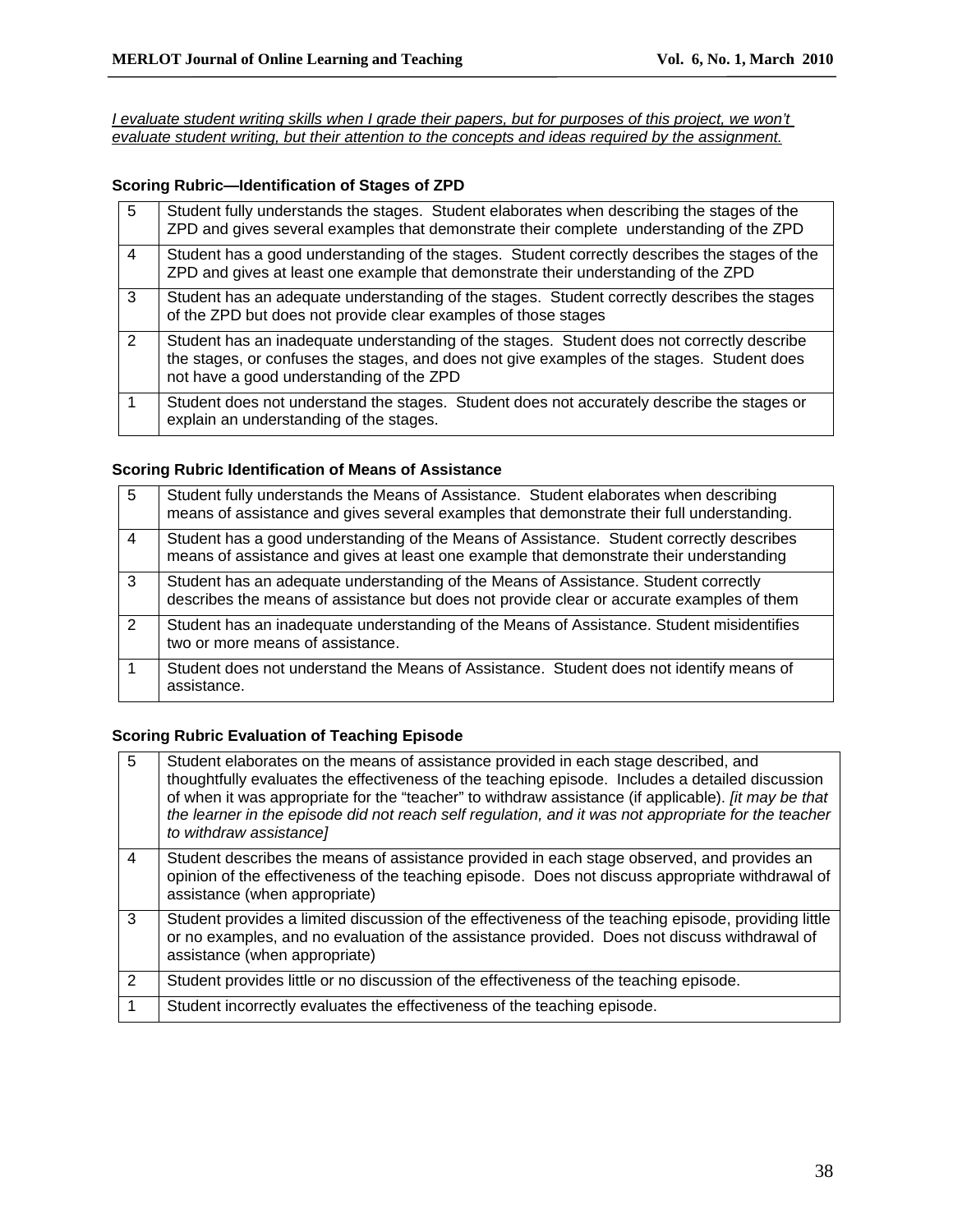## **Learning Strategies Experiment**

## **Scoring Rubric**

## **Objectives**

- 1. Students will correctly follow the instructions of the assignment
	- a. Three Subjects used
	- b. One subject is taught a strategy,
	- c. Two subjects use their own strategies, and are only observed by the student.
	- d. At least one day should pass before the student retests the subjects to see if they remember the list of words
- 2. Students will observe and describe how learners use learning strategies
- 3. Students will understand the cognitive processes used when using various learning strategies (association, rehearsal, dual coding, organization, elaboration, etc)
- 4. Students will evaluate the effectiveness of the various strategies and explain why they were effective or not

## **Rubric Following Directions**

| 5 | All instructions are followed                                          |
|---|------------------------------------------------------------------------|
|   | Most instructions are followed, and justification is provided when not |
|   | Two of three instructions are followed                                 |
| 2 | Two of three of the instructions are not followed                      |
|   | Instructions are not followed.                                         |

## **Rubric Evaluation: Identification and Evaluation of Strategies**

| 5             | Students elaborate when describing subjects' strategies and accurately evaluate the<br>effectiveness of the strategies. The explanation of the follow-up accurately describes<br>why the subjects remembered or did not remember the list of words.        |
|---------------|------------------------------------------------------------------------------------------------------------------------------------------------------------------------------------------------------------------------------------------------------------|
| 4             | Students describe how the subjects used strategies, and correctly evaluates the<br>effectiveness of the strategies. The explanation of the follow-up describes if the subjects<br>remembered or did not remember the words, but does not elaborate on why. |
| 3             | Student describes the strategies used,, but a limited explanation is provided. An<br>explanation of the follow-up is not well articulated.                                                                                                                 |
| $\mathcal{P}$ | Student describes the strategies used, but provides no evaluation of their effectiveness.                                                                                                                                                                  |
| 1             | Student either incorrectly identifies the strategies, or does not identify them at all. No<br>explanation is provided.                                                                                                                                     |

## **Rubric: Explanation of Cognitive Processes (association, rehearsal, dual coding, organization, elaboration)**

| 5              | Student accurately describes the cognitive processes involved in using the strategies and<br>provides a detailed explanation |
|----------------|------------------------------------------------------------------------------------------------------------------------------|
| $\overline{4}$ | Student accurately describes the cognitive processes involved in using the strategies but<br>provides a limited explanation  |
| 3              | Student describes some of the cognitive processes involved, but not all are adequately<br>described.                         |
| 2              | Student incorrectly identifies the cognitive processes involved.                                                             |
|                | Student does not describe the cognitive processes involved.                                                                  |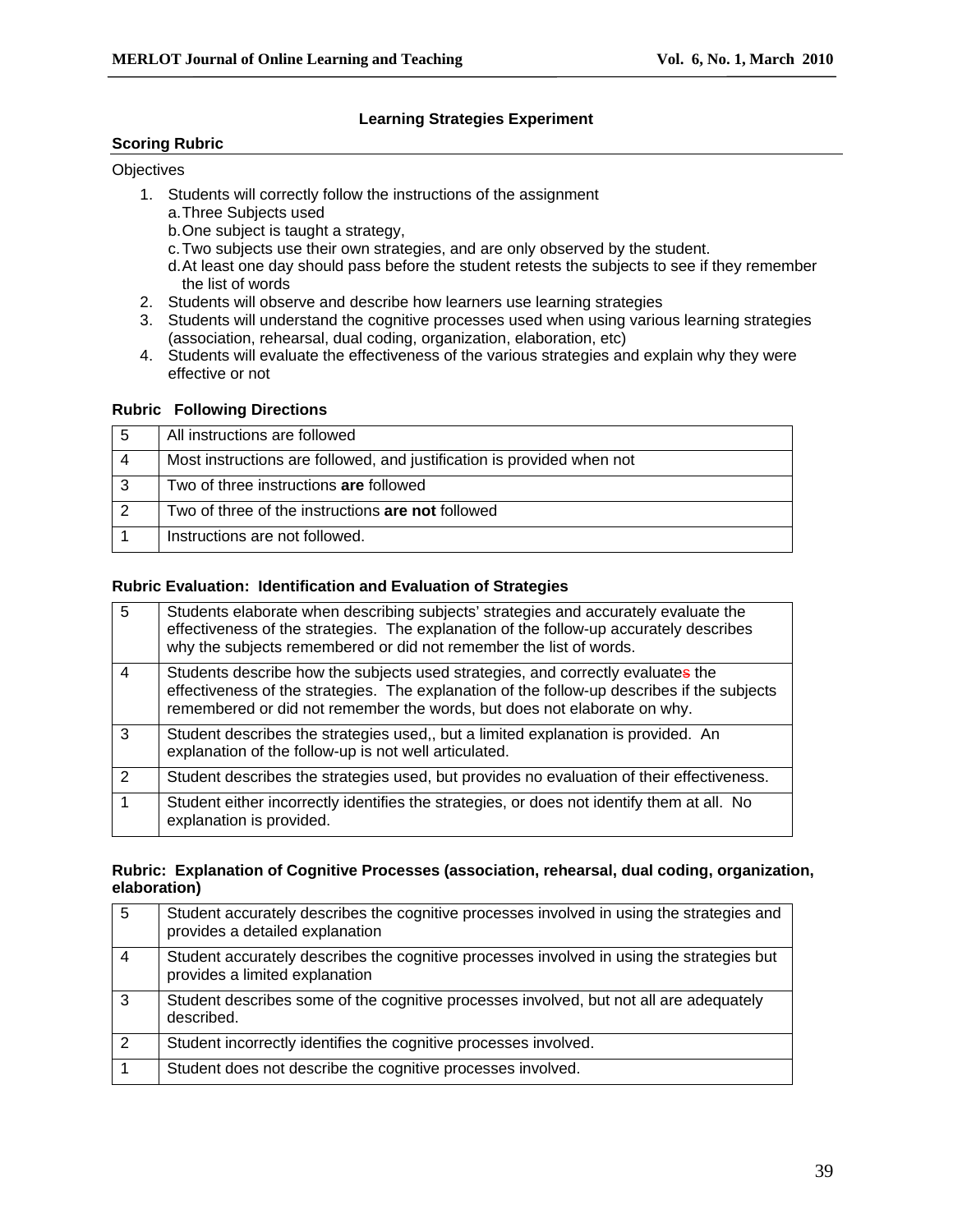### **Definitions of Cognitive Processes**

**Rehearsal:** Simply repeating the list of words over and over to keep in working memory. Generally not effective for long term remembering

**Association:** Grouping associated words together to make a pair. Such as duck and lake. They naturally go together. This is an effective strategy for remembering later and quick learning.

**Dual coding:** Pairing a sound with an image. A subject may draw picture or have a picture provided that will assist in quick learning and effective remembering.

**Organization:** Imposing some form of organization onto the list of words, such as taking the first letter of the word and making a mnemonic with it. This is effective is quick learning and effective remembering

**Elaboration:** Creating a song, silly story, film, etc, to remember the list of words. This is highly effective for quick learning and remembering.

#### **Final Exam Question on Self-Efficacy**

### *The Question Reads:*

*Explain self-efficacy and why it is important to motivation. In your explanation include a discussion of how self-efficacy is formed and what teachers can do to improve self-efficacy.* 

### **Elements required:**

- Definition: Person's belief in their ability to perform a specific task.
- Four influences on (development of) self-efficacy: Past performance, peer modeling, persuasion, and psychological state.
- Motivation: If a person believes they can succeed, they will be more motivated to persist, or the opposite.
- Teachers/counselors can provide scaffolding for success on topics, tasks for which a student has low self-efficacy…Try to guarantee success and reinforce. Use peer models to demonstrate. Provide positive persuasion. Understand poor past performance.
- Examples must demonstrate understanding.

#### **Rubric**

- 5= insight beyond being correct (each portion of question addressed, and examples clearly demonstrate understanding of the concept)
- 4= Accurate and insightful, very well written (each portion of question is addressed and examples demonstrate understanding of the concept)
- 3= Accurate interpretation and well written (most portions of the question are addressed, and examples show knowledge of the concept)
- 2= Generally accurate ideas, and written without errors (most portions of the question are addressed, and examples show shallow understanding of the concept)
- 1= Flawed ideas and poorly written. (the answer provided demonstrates that little or no understanding exits, and/or that there are many errors)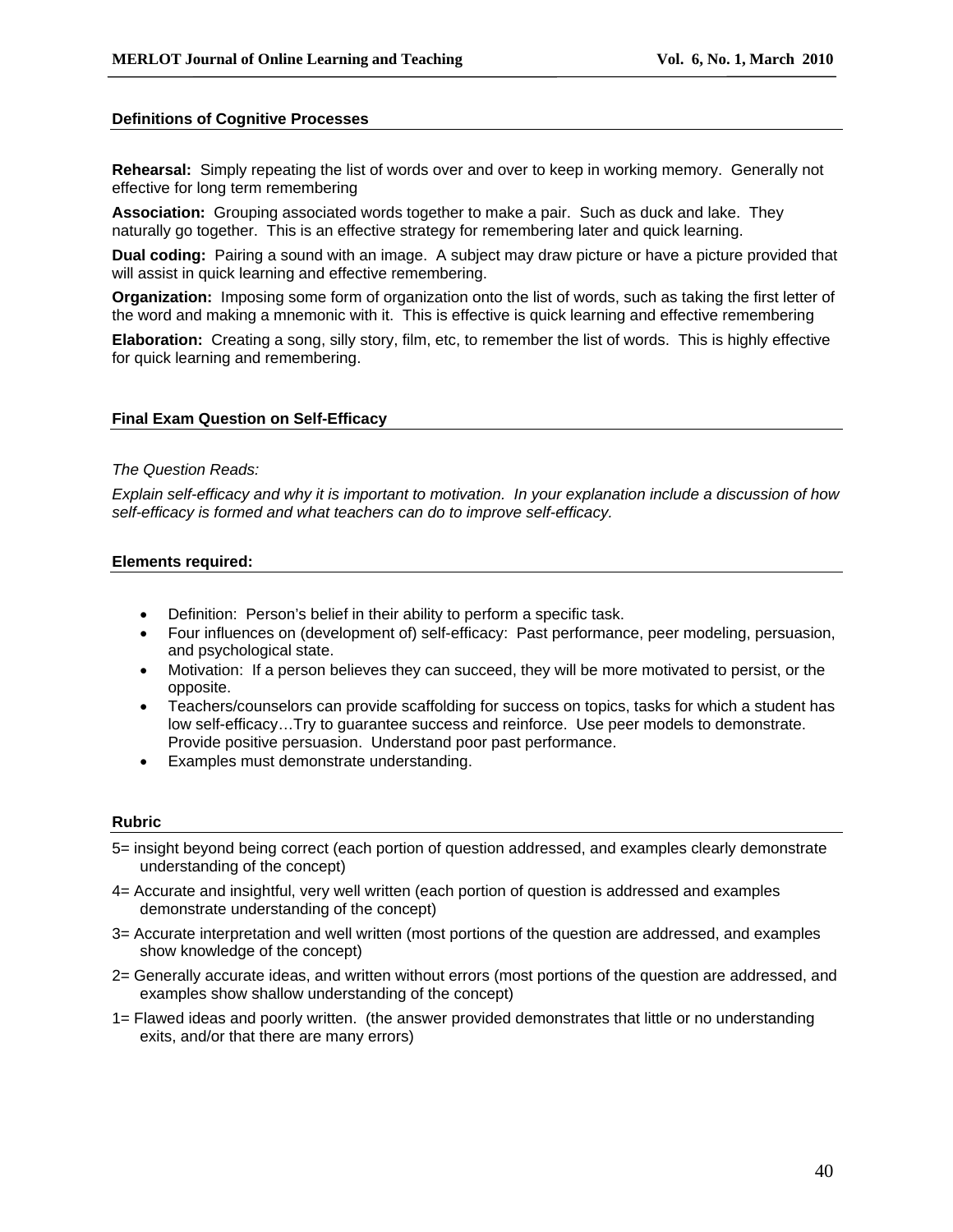## **Final Exam Question on Self-Efficacy**

### The Question Reads:

*Explain self-efficacy in terms of how it is developed, why it is important for motivation, and what counselors and teachers can do to increase it, and provide an example of your experience with self efficacy, or lack of it. What could be done to either improve or maintain that self-efficacy in yourself or the other?* 

## **Elements required:**

- Definition: Person's belief in their ability to perform a specific task.
- Four influences on (development of) self-efficacy: Past performance, peer modeling, persuasion, and psychological state.
- Motivation: If a person believes they can succeed, they will be more motivated to persist, or the opposite.
- Teachers/counselors can provide scaffolding for success on topics, tasks for which a student has low self-efficacy…Try to guarantee success and reinforce. Use peer models to demonstrate. Provide positive persuasion. Understand poor past performance.
- Examples must demonstrate understanding.

## **Rubric**

- 5= insight beyond being correct (each portion of question addressed, and examples clearly demonstrate understanding of the concept)
- 4= Accurate and insightful, very well written (each portion of question is addressed and examples demonstrate understanding of the concept)
- 3= Accurate interpretation and well written (most portions of the question are addressed, and examples show knowledge of the concept)
- 2= Generally accurate ideas, and written without errors (most portions of the question are addressed, and examples show shallow understanding of the concept)
- 1= Flawed ideas and poorly written. (the answer provided demonstrates that little or no understanding exits, and/or that there are many errors)

## **Short Story Reactions.**

Each week students read short stories and write about how what we have learned in class, readings, lectures, journal articles, etc, help explain the events, characters, etc, in the story. After a  $1 - 2$  page paper is written, students discuss their thoughts in small groups (both online and live). After those discussions, students then write their reactions to the discussions and how their views have changed, or, if they have not changed, why not.

The Short Story for this assignment is Desiree's Baby (included for your review).

To this point we have studied the development of the infant (in cognitive terms) and the biology of cognition and learning (mostly the brain). Reference to the infant is highly desired. Interpretation using other psychological principles is also a positive component in a paper.

## **Rubric for first paper**

- 5= insight beyond being correct (student includes strong arguments supporting their interpretation of the story, and incorporates several references to what we have learned in class, or what the student has brought from other classes or sources outside of class)
- 4= Accurate and insightful, very well written (student includes good arguments supporting their interpretation of the story, and incorporates references to what we have learned in class)
- 3= Accurate interpretation and well written (student includes arguments supporting their interpretation of the story, and uses one or two references to what we have learned in class)